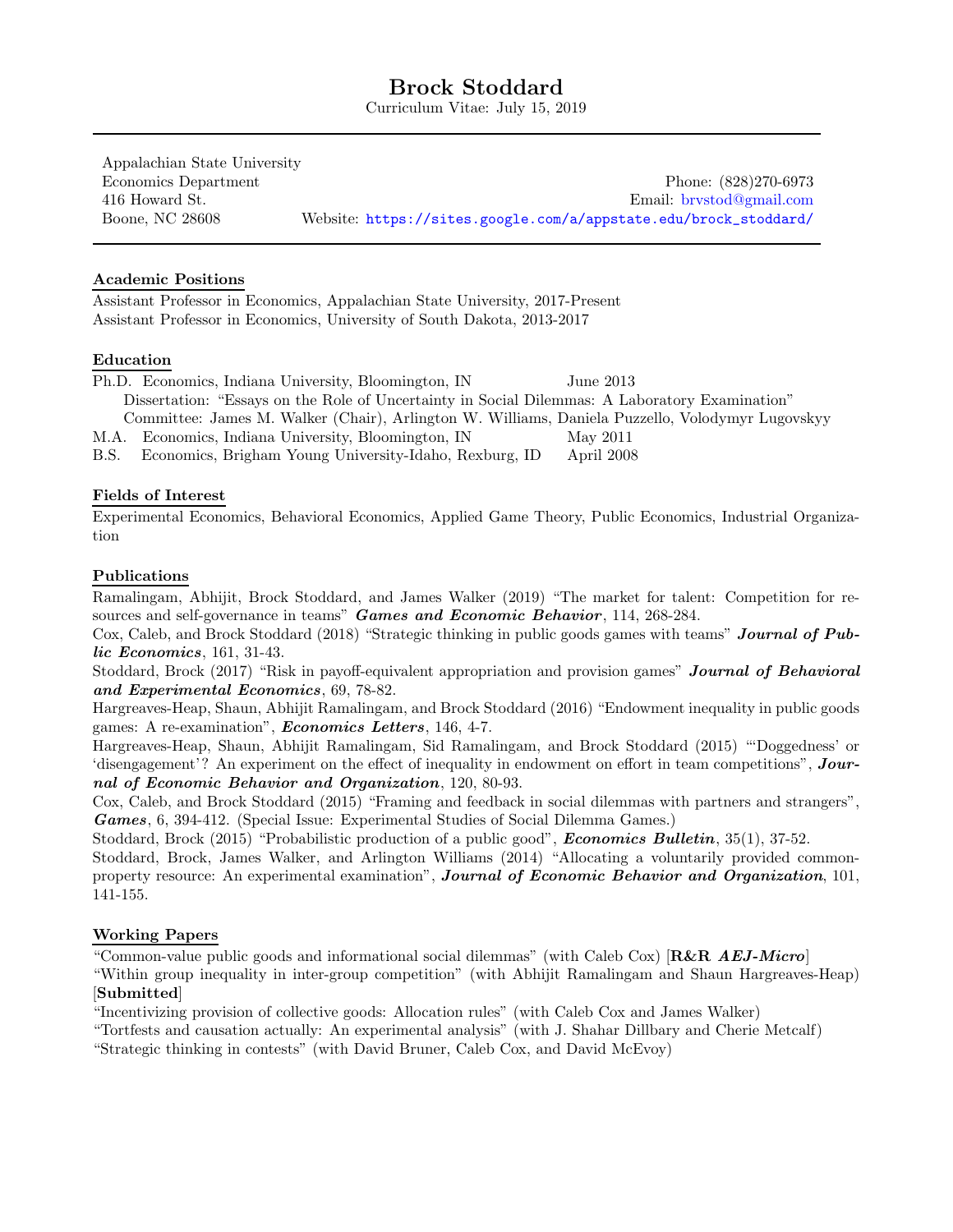# Research in Progress

"Does reducing inequality increase cooperation?" (with Abhijit Ramalingam)

"Time Horizons in Common-Pool Resource Games" (with Caleb Cox and Garret Ridinger)

"Enhancing competition for talent in team production" (with Abhijit Ramalingam and James Walker)

"Divided loyalties and communication in coordination games" (with Caleb Cox, John Lightle, and Abhijit Ramalingam)

"Gambler's fallacy and investment in public goods: An experiment" (with Abdul Kidwai)

# Grants and Awards

International Foundation for Research in Experimental Economics (IFREE): "The market for talent: competition for resources and self-governance" (\$10,000)

Dean's Club Grant, Walker College of Business, Appalachian State University, "Does reducing inequality increase cooperation?" (\$2,000)

Dean's Club Grant, Walker College of Business, Appalachian State University, "Norms of effort and the (in)effectiveness of inequality reduction" (\$1,000)

Faculty Reassigned Time, University Research Council, Appalachian State University: "Does reducing inequality increase cooperation?" (Course Release)

University Research Council Grant, Appalachian State University: "Does reducing inequality increase cooperation?" (\$2,600)

Beacom Opportunity Fund Grant, University of South Dakota: (\$10,000) 2013-2014, (\$5,000) 2014-2015, (\$6,750) 2015-2016, (\$2,000) 2016-2017

Daniel J. Duesterberg Award for Research in Public Policy, Spring 2012

# Presentations and Workshops

2019: New England Experimental Economics Workshop, Amherst; ESA World Meetings, Vancouver; 2018: Virginia Commonwealth University (invited seminar)

2018: Appalachian Environmental and Experimental Economics Workshop, Boone; New England Experimental Economics Workshop, Amherst; Western Economic Association International Conference, Vancouver; ESA North America Meetings, Guatemala; SEA Conference, Washington DC

2017: Appalachian State University (invited seminar)

2017: ESA North American Meetings, Richmond; SEA Conference, Tampa

2016: UMass Amherst-Resource Economics Department (invited seminar)

2016: Canadian Economic Association Conference, Ottawa; ESA North American Meetings, Tucson; SEA Conference, Washington DC

2015: Canadian Economic Association Conference, Toronto; North American ESA Meeting, Dallas

2014: Young Researchers Workshop of Society for the Advancement of Behavioral Economics, Tahoe; Society for the Advancement of Behavioral Economics Conference, Tahoe; North American ESA Meeting, Ft. Lauderdale

2013: Midwest Economics Association Meeting, Columbus; North American ESA Meeting, Santa Cruz

2012: International ESA Meeting, New York; Southern Economic Association Conference, New Orleans; Experimental Economics Seminar, Purdue University, West Lafayette

## Referee Experience

Journal of Public Economics, Experimental Economics, Journal of Economic Behavior and Organization, Economic Inquiry, Theory and Decision, Kyklos, Resource and Energy Economics, Games, Journal of Behavioral and Experimental Economics, Environment and Development Economics, Journal of Economics and Economics Education Research, Southern Economic Journal, Sustainability

## Teaching Experience

## Appalachian State University

ECO 2030 Principles of Microeconomics ECO 3010 Intermediate Price (Microeconomics) Theory